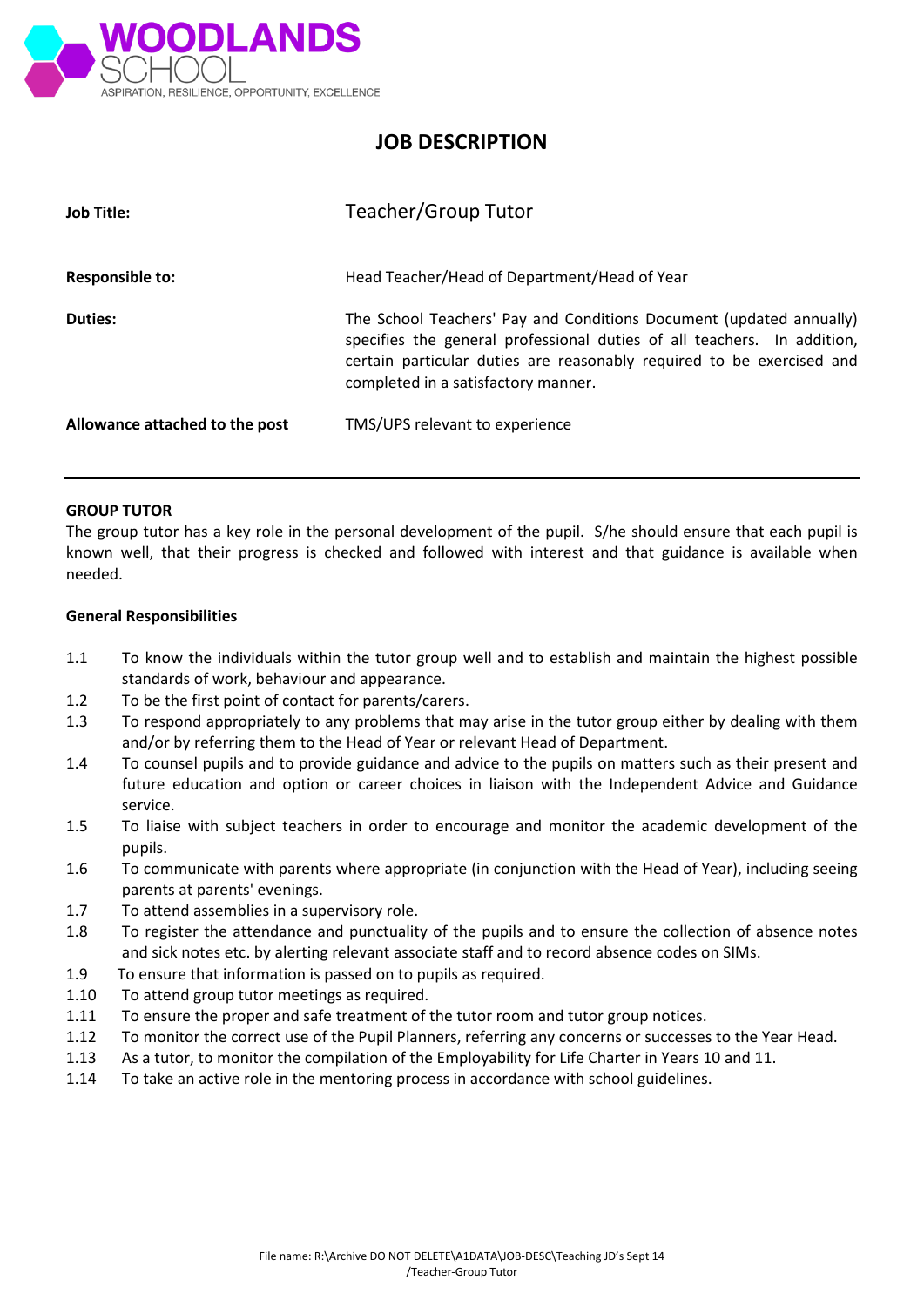# **TEACHER**

# **General Responsibilities**

# **Curriculum**

- 1. To prepare, teach and evaluate lessons in accordance with statutory requirements, school aims and objectives, school policies and department schemes of work.
- 2. To use a range of teaching and learning strategies and resources including personalisation, differentiation and Assessment for Learning so that individual pupils have access to the curriculum.
- 3. To contribute to the teaching of cross-curricular themes, skills and dimensions
- 4. To assist, as necessary, the Head of Faculty/Department in the production of schemes of work.

## **Pupils**

- 1. To support the school policy on behaviour, discipline and pupil welfare in the classroom. To communicate problems of a pastoral nature to the Head of Year and problems of an academic nature to the relevant Head of Faculty/Department.
- 2. To ensure that pupils use equipment safely.
- 3. To display pupils' work and maintain a tidy, safe and stimulating working environment.
- 4. To liaise with the Learning Support Department and the group tutor over pupils with special educational needs and to modify teaching accordingly.
- 5. To ensure that targets outlined in a pupil's profile are pursued.
- 6. To liaise with and clarify the role of any LSA allocated to the class.
- 7. To promote the use of the Library.
- 8. To keep a record of pupil attendance at, and punctuality to, lessons and report any notable observations to the Attendance Officers and Head of Year.
- 9. To ensure that home learning tasks are set in accordance with the homework timetable and recorded in the Pupil Planner.
- 10. To ensure that the reward systems and sanctions are used.
- 11. To set and maintain high standards of pupil work in the classroom.

#### **Assessment**

- 1. To assess pupils' work in accordance with statutory requirements and school and department policies. To maintain a record of pupils' attainments. To use assessments to diagnose individual strengths and weaknesses and to plan subsequent teaching accordingly.
- 2. To write reports on pupils and attend meetings with parents/carers.
- 3. To assist the Head of Faculty/Department in setting and marking internal examinations.
- 4. To ensure that external examination requirements are satisfied.
- 5. To recommend individual pupils for particular examination courses.
- 6. To use pupil performance data in lesson planning.
- 7. To effectively use the schools' tracking and monitoring systems to track pupil progress and implement appropriate strategies for raising the achievement of each student.

### **Duties**

- 1. To undertake duties before school, lunch, break and after school on a rota basis.
- 2. When required to supervise any pupils where a teacher is absent and in compliance with the school's 'Rarely Cover Policy'.